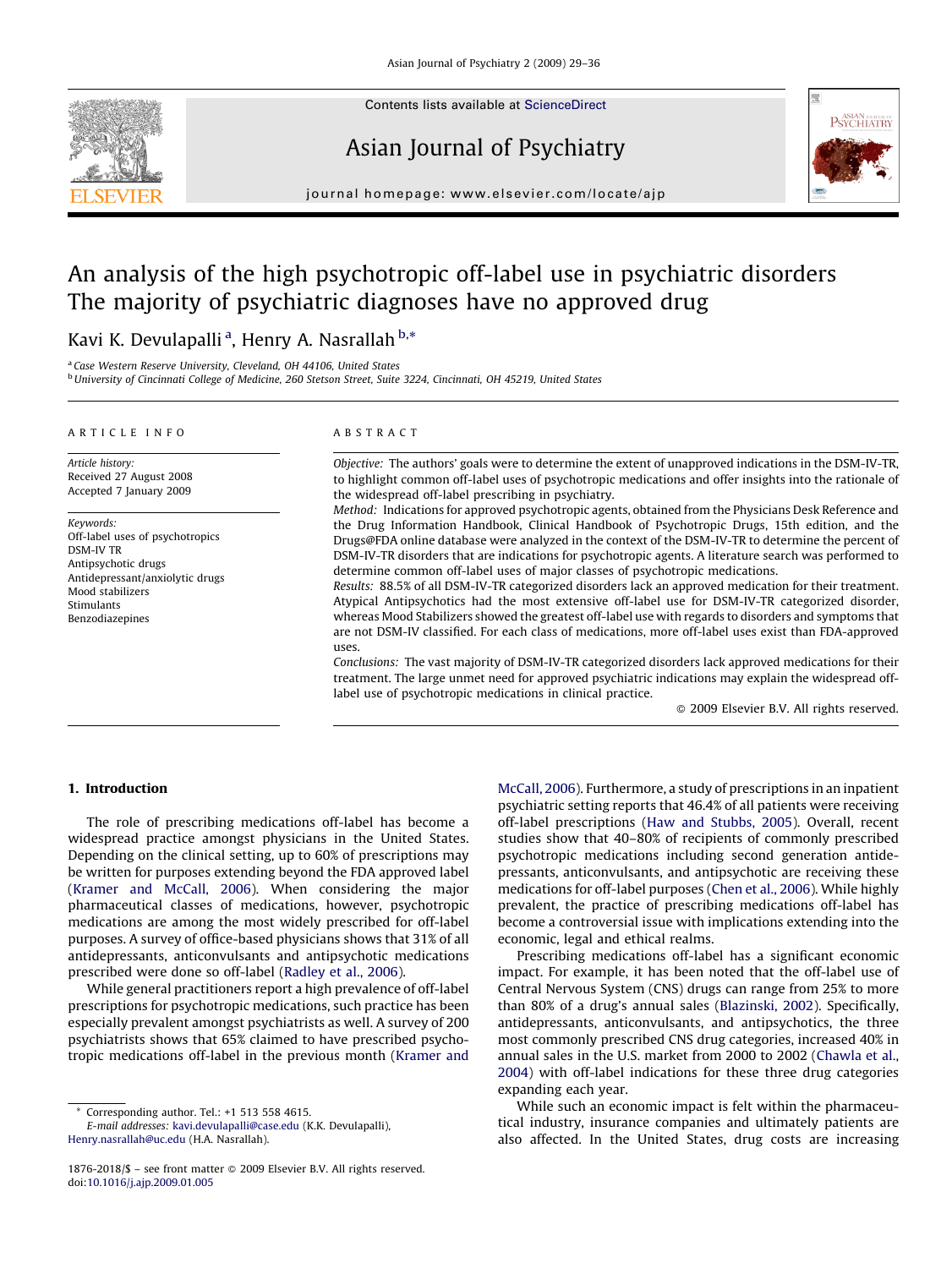annually at a rate of 13%, with a 20% annual increase in psychotropic medications contributing to the overall effect [\(Chen](#page--1-0) [et al., 2006](#page--1-0)). As a means to control rising costs of prescription medication, insurance companies may deny coverage to certain individuals with off-label prescriptions. Some states, however, require insurers to cover all off-label prescriptions of FDA approved medications.

Although the off-label prescription of medications is not illegal, it is not without consequences. It is within the FDA's stance to regulate drug approval and safety; however, it claims no authority over physician prescribing practices. Although this is the case, malpractice and liability issues may arise when prescribing medications for indications not formally approved.

Ethical guidelines also play a role in prescribing off-label. Professional ethics require physicians to always consider the mosteffective and safest treatments. However, the efficacy and safety of off-label treatments are only established for the approved indications, and not for the unapproved ones. As such, questions regarding the ethics of such treatments may be raised.

Although it is common knowledge in the psychiatric community that the use of medications off-label is highly prevalent, to the authors' knowledge, this practice pattern this has yet to be portrayed in relation to the DSM-IV-TR. The goal of this study is to highlight psychiatric disorders with FDA approved medications in the context of the DSM-IV and review common off-label uses of the major classes of psychotropic medications. Our analysis is intended to provide psychiatric researchers and clinicians an overview of the current state of psychiatric pharmacotherapy and to provide further insight into the rationale and drivers behind offlabel prescription patterns in psychiatry at this time.

#### 2. Method

Using Psychotropic Drug Information Handbook, Clinical Handbook of Psychotropic Drugs 15th edition [\(Fuller and Sajatovic,](#page--1-0) [2005\)](#page--1-0), and the Psychotropic Dosing and Monitoring Guidelines ([Schatzberg and DeBattista, 2004\)](#page--1-0), the generic names of all psychotropic drugs currently available in the United States were obtained. FDA approved labels with drug indications were obtained using the FDA drug database, [Drugs@FDA.gov](mailto:Drugs@FDA.gov) ([www.fda.](http://www.fda.gov/) [gov](http://www.fda.gov/)) along with the Physicians Desk Reference Online ([www.pdr.net\)](http://www.pdr.net/). All psychotropic medications were categorized to fit in the context of a specific DSM-IV category. While most

#### Table 1

An analysis of DSM-IV-TR diagnostic categories with and without approved medications.

Disorder type No. of the North Communication of the North Communication of the North Communication of the North Communication of the North Communication of the North Communication of the North Communication of the North Co subcategories No. subcategories with approved medications % with approved indication Disorders diagnosed in childhood, infancy or adolescence 39 39 39 39 10.3 Delirium, dementia and amnestic and cognitive disorders 12 12 12 16.7 (1992) 2 16.7 (1993) 16.7 (1993) 2 16.7 (1993) 16.7 (1993) 16.7 (1993) 16.7 (1993) 16.7 (1993) 16.7 (1993) 16.7 (1993) 16.7 (1993) 16.7 (1993) 16.7 (199 Mental disorders due to general medication condition not elsewhere classified 3 0 0 Substance related disorders and the control of the control of the control of the control of the control of the control of the control of the control of the control of the control of the control of the control of the contro Schizophrenia and other psychotic disorders and the structure of the structure of the structure of the structure of the structure of the structure of the structure of the structure of the structure of the structure of the Mood disorders 10 30.0 and 20 30.0 and 20 30.0 and 20 30.0 and 20 30.0 and 20 30.0 and 20 30.0 and 20 30.0 and 20 30.0 and 20 30.0 and 20 30.0 and 20 30.0 and 20 30.0 and 20 30.0 and 20 30.0 and 20 30.0 and 20 30.0 and 20 Anxiety disorders 12 5 41.7 Somatoform disorders and the control of the control of the control of the control of the control of the control of the control of the control of the control of the control of the control of the control of the control of th Factitious disorders 20 0 Dissociative disorders  $\begin{pmatrix} 0 & 0 \\ 0 & 0 \end{pmatrix}$ Sexual and gender identity disorders 30 3.3 Eating disorders 33.3 and 33.3 and 33.3 and 33.3 and 33.3 and 33.3 and 33.3 and 33.3 and 33.3 and 33.3 and 33.3 Sleep disorders  $21.4$ Adjustment disorders and the company of the company of the company of the company of the company of the company of the company of the company of the company of the company of the company of the company of the company of th Personality disorders 11 0 0 Impulse control disorders and the above for the control disorders of the control disorders of the conditions that may be a focus of clinical attention and the conditions of the conditions of the conditions of the condition Other conditions that may be a focus of clinical attention  $37$   $37$   $37$ Total 37  $\sim$  11.8

current psychotropic medications (DSM-IV era) are already indicated according to a DSM-IV disorder, many older drugs are lacking a specific DSM-IV categorized indication. The drugs lacking specific indications were categorized as deemed suitable by a practicing psychiatrist. Appropriate numerical statistics were conducted using Microsoft Excel.

In order to determine common off-label uses of general classes of psychotropic medications various MEDLINE searches were conducted. Key words and phrases included the class of interest followed by each of the following in separate attempts: ''off-label, new indication, potential use, therapeutic use, novel-use, population, new-population.'' Both original reports including controlled studies and case reports along with review papers were analyzed for mentions of off-label use.

#### 3. Results

Of 313 specific disorders in the DSM-IV TR, only 36 (11.8%) have FDA approved psychotropic medications specifically indicated for those disorders. The ten categories of disorders that have at least one indicated medication include the following: Disorders Diagnosed in Infancy, Childhood and Adolescence; Delirium, Dementia and Amnestic and Cognitive Disorders; Schizophrenia and Psychotic Disorders; Mood Disorders; Substance-Related Disorders; Eating Disorders; Sleep Disorders; Anxiety Disorders; Sexual and Gender Identity Disorders; and Other Conditions That May Be a Focus of Clinical Attention. The remaining seven categories lacking any FDA approved psychotropic medications for their respective disorders include: Somatoform Disorders, Factitious Disorders, Personality Disorders, Dissociative Disorders, Adjustment Disorders, Impulse Control Disorders, and Mental Disorders Due to a Medical Condition Not Elsewhere Classified. Anxiety Disorders have the highest percentage of disorders with FDA approved medications at 41.7% (see Table 1 for further numerical analysis).

Our research into common off-label uses of Atypical Antipsychotics, Antidepressants/Anxiolytics, Mood Stabilizers, Benzodiazepine and Stimulants revealed a broad utility amongst these five classes of medications for uses outside of their approved indications. Atypical Antipsychotics have been used off-label to treat various other DSM-IV categorized disorders more so than the other four classes of medications studied. Mood Stabilizers, on the other hand, have the greatest use amongst the five classes with